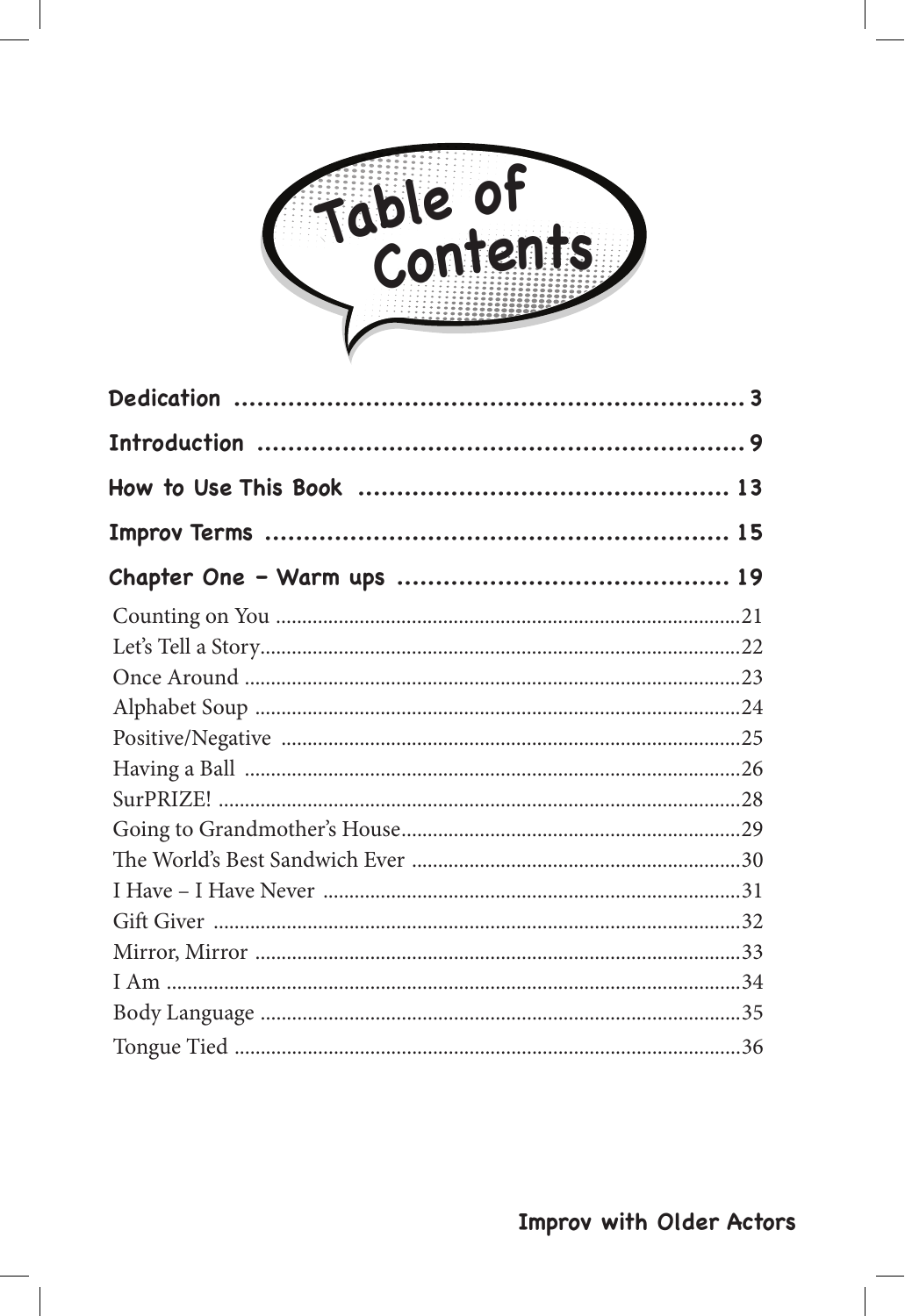### 6 Table of Contents

| Easy         |    |
|--------------|----|
|              |    |
|              |    |
|              |    |
|              |    |
|              |    |
| Intermediate |    |
|              | 76 |
|              |    |
|              |    |
|              |    |
|              |    |
|              |    |
|              |    |

# Improv with Older Actors